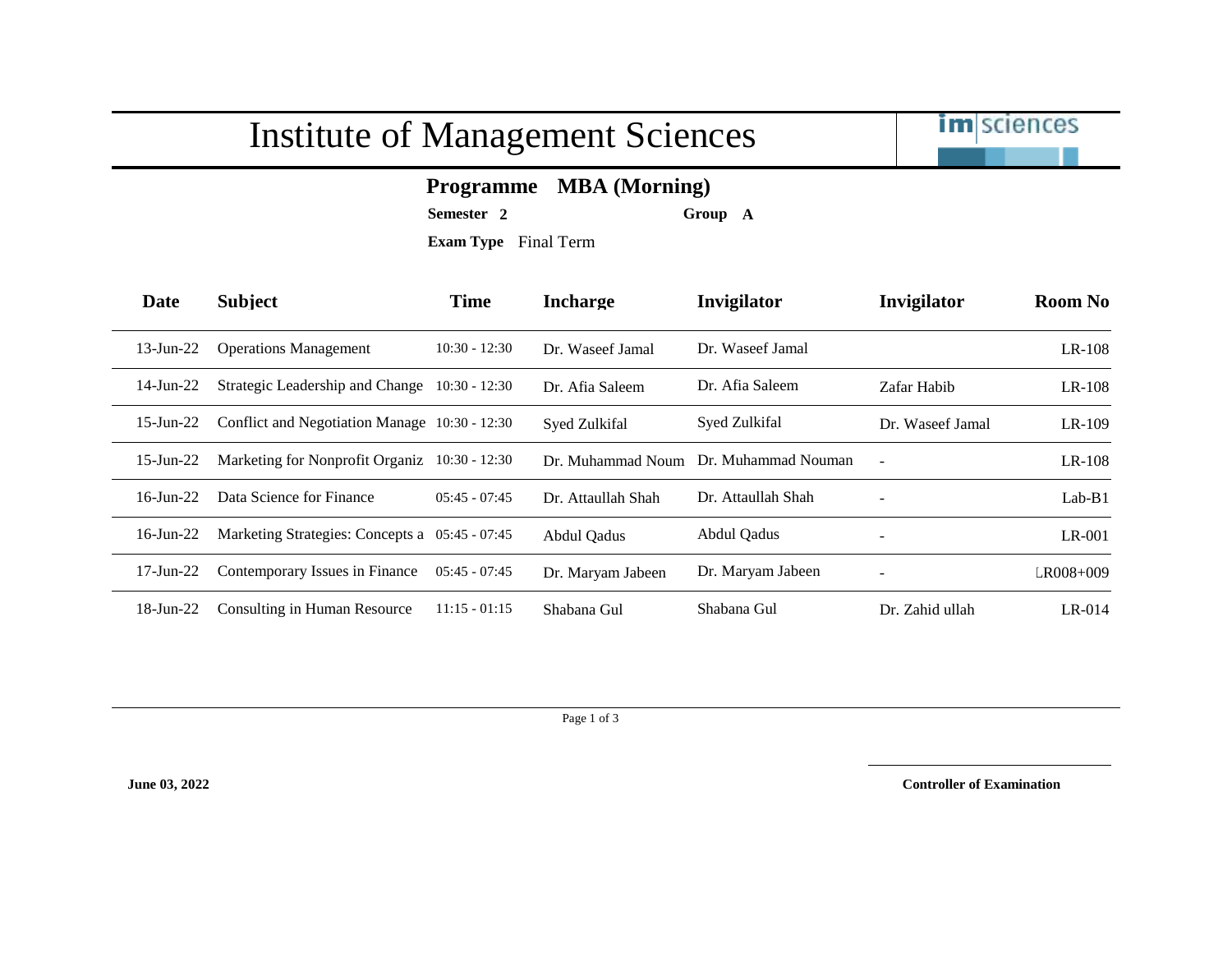## Institute of Management Sciences



## **Programme MBA(N.B)Morning**

**Semester 4 Group A**

**Exam Type** Final Term

| Date            | <b>Subject</b>                                 | <b>Time</b>     | <b>Incharge</b>    | Invigilator         | Invigilator              | <b>Room No</b> |
|-----------------|------------------------------------------------|-----------------|--------------------|---------------------|--------------------------|----------------|
| $13$ -Jun-22    | Case Studies in Finance                        | $05:45 - 07:45$ | Maira Zeb          | Maira Zeb           | $\overline{\phantom{a}}$ | $LR-006$       |
| $13$ -Jun-22    | Advertising and Promotional                    | $02:00 - 04:00$ | M. Zeeshan Khattak | M. Zeeshan Khattak  |                          | $R-B12+B13$    |
| $14$ -Jun-22    | Strategic Management                           | $10:30 - 12:30$ | Dr. Salma Amir     | Dr. Salma Amir      | $\overline{\phantom{a}}$ | $LR-109$       |
| $15$ -Jun-22    | Marketing for Nonprofit Organiz 10:30 - 12:30  |                 | Dr. Muhammad Noum  | Dr. Muhammad Nouman | $\blacksquare$           | $LR-108$       |
| $15$ -Jun-22    | Conflict and Negotiation Manage 10:30 - 12:30  |                 | Syed Zulkifal      | Syed Zulkifal       |                          | $LR-109$       |
| $16$ -Jun-22    | Organizational Diagnosis and Tra 05:45 - 07:45 |                 | Hassan Mustafa     | Hassan Mustafa      |                          | $LR-006$       |
| $16$ -Jun-22    | Data Science for Finance                       | $05:45 - 07:45$ | Dr. Attaullah Shah | Dr. Attaullah Shah  | $\overline{\phantom{a}}$ | $Lab-B1$       |
| $16$ -Jun-22    | Digital Marketing                              | $10:30 - 12:30$ | Sonia Ismat        |                     | Sonia Ismat              | $LR-109$       |
| $16$ -Jun- $22$ | Marketing Strategies: Concepts a 05:45 - 07:45 |                 | Abdul Qadus        | Abdul Qadus         |                          | LR-001         |

Page 2 of 3

**June 03, 2022 Controller of Examination**